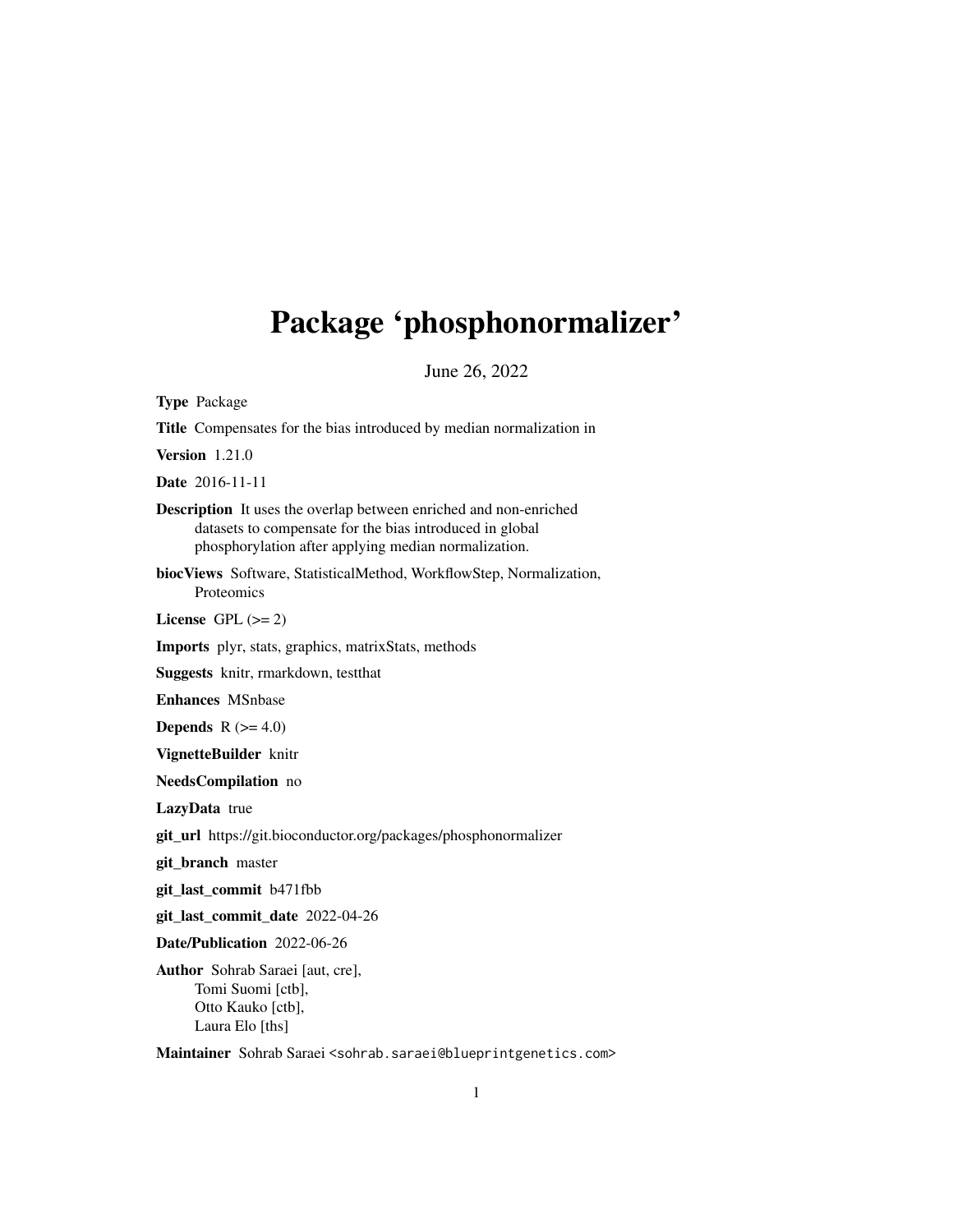### <span id="page-1-0"></span>R topics documented:

#### **Index** [6](#page-5-0) **6**

enriched.rd *Enriched dataset*

#### **Description**

A dataset containing sequences, modifications and abundances of about 4000 peptides over 5 samples with 3 technical replicates each.

#### Usage

enriched.rd

#### Format

A data frame with 4099 rows and 17 variables, all samples are median normalized:

Sequence The sequence of the peptide

Modification The modification and its location

gcNorm.ctrl2.1 Sample: Control 2 Technical Replicate: 1

gcNorm.ctrl2.2 Sample: Control 2 Technical Replicate: 2

gcNorm.ctrl2.3 Sample: Control 2 Technical Replicate: 3

gcNorm.ctrl1.1 Sample: Control 1 Technical Replicate: 1

gcNorm.ctrl1.2 Sample: Control 1 Technical Replicate: 2

gcNorm.ctrl1.3 Sample: Control 1 Technical Replicate: 3

gcNorm.CIP2A.1 Sample: CIP2A Technical Replicate: 1

gcNorm.CIP2A.2 Sample: CIP2A Technical Replicate: 2

gcNorm.CIP2A.3 Sample: CIP2A Technical Replicate: 3

gcNorm.RAS.1 Sample: RAS Technical Replicate: 1

gcNorm.RAS.2 Sample: RAS Technical Replicate: 2

gcNorm.RAS.3 Sample: RAS Technical Replicate: 3

gcNorm.OA.1 Sample: OA Technical Replicate: 1

gcNorm.OA.2 Sample: OA Technical Replicate: 2

gcNorm.OA.3 Sample: OA Technical Replicate: 3 ...

#### Value

Example Non-enriched dataset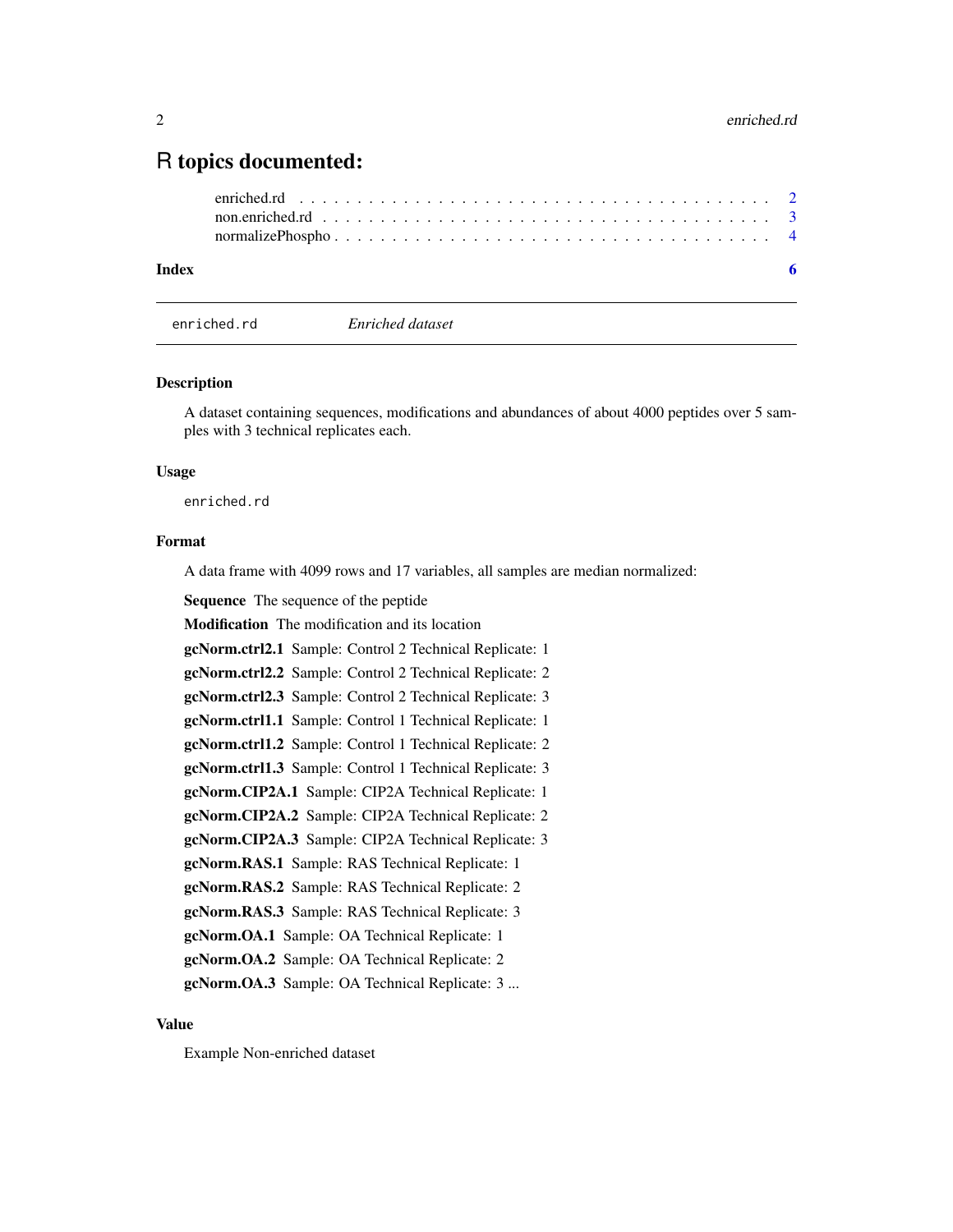#### <span id="page-2-0"></span>non.enriched.rd 3

#### Source

<http://www.nature.com/articles/srep13099>

non.enriched.rd *Non-enriched dataset*

#### Description

A dataset containing sequences, modifications and abundances of about 17000 peptides measured over 5 samples with 3 technical replicates each.

#### Usage

non.enriched.rd

#### Format

A data frame with 16982 rows and 17 variables, all samples are median normalized:

Sequence The sequence of the peptide Modification The modification and its location gcNorm.ctrl2.1 Sample: Control 2 Technical Replicate: 1 gcNorm.ctrl2.2 Sample: Control 2 Technical Replicate: 2 gcNorm.ctrl2.3 Sample: Control 2 Technical Replicate: 3 gcNorm.ctrl1.1 Sample: Control 1 Technical Replicate: 1 gcNorm.ctrl1.2 Sample: Control 1 Technical Replicate: 2 gcNorm.ctrl1.3 Sample: Control 1 Technical Replicate: 3 gcNorm.CIP2A.1 Sample: CIP2A Technical Replicate: 1 gcNorm.CIP2A.2 Sample: CIP2A Technical Replicate: 2 gcNorm.CIP2A.3 Sample: CIP2A Technical Replicate: 3 gcNorm.RAS.1 Sample: RAS Technical Replicate: 1 gcNorm.RAS.2 Sample: RAS Technical Replicate: 2 gcNorm.RAS.3 Sample: RAS Technical Replicate: 3 gcNorm.OA.1 Sample: OA Technical Replicate: 1 gcNorm.OA.2 Sample: OA Technical Replicate: 2 gcNorm.OA.3 Sample: OA Technical Replicate: 3 ...

#### Value

Example Non-enriched dataset

#### Source

<http://www.nature.com/articles/srep13099>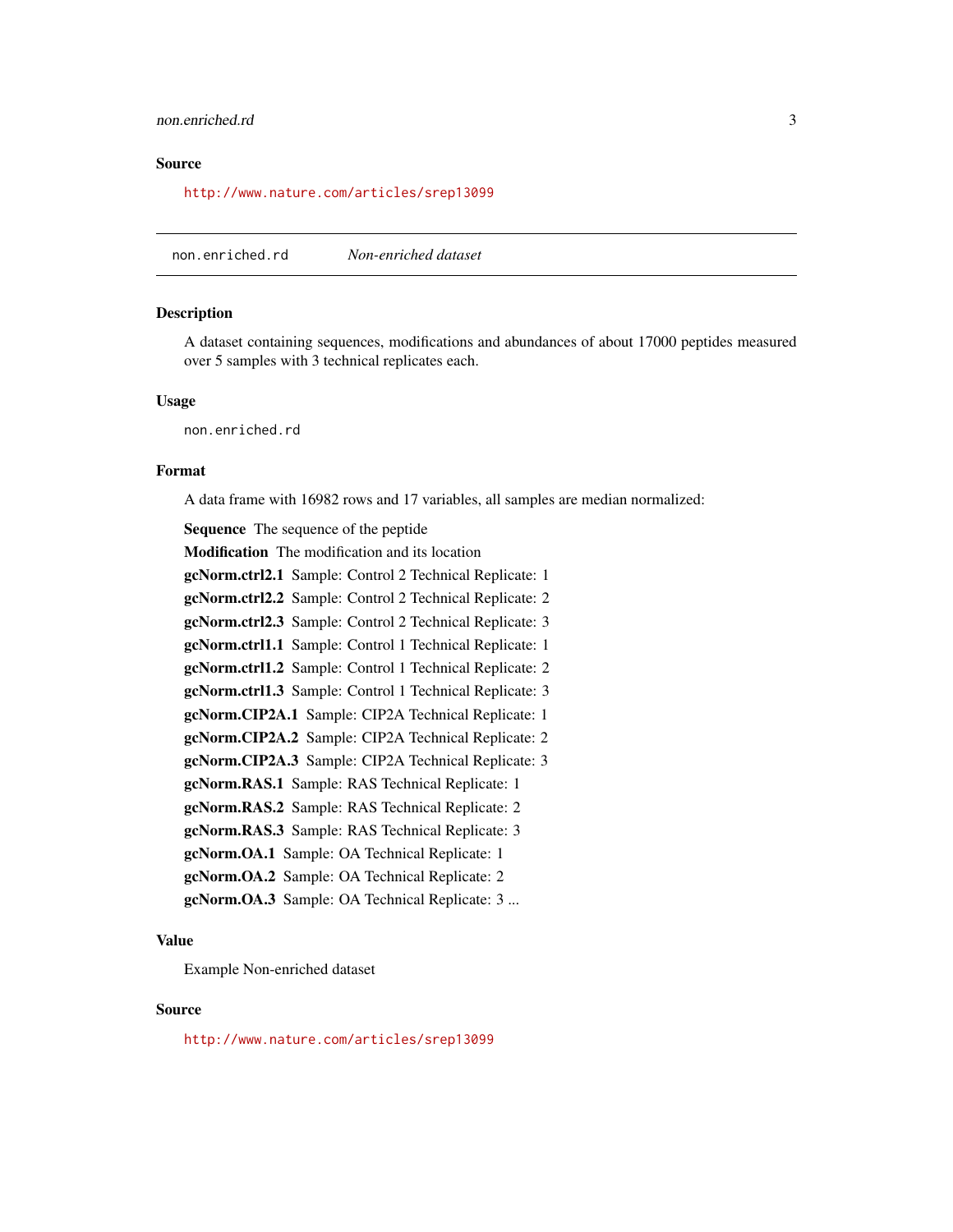<span id="page-3-0"></span>

#### Description

This function compensates for the bias introduced in global phosphorylation in the sample after using median normalization.

#### Usage

```
normalizePhospho(enriched, non.enriched, phospho = NULL,
samplesCols, modseqCols, techRep, plot.fc=NULL)
```
#### Arguments

| enriched     | The enriched data with the type data.frame or MSnSet, which should contain the<br>sequence, modification of the sequence with their phosphorylation site and their<br>abundanecs across samples                     |
|--------------|---------------------------------------------------------------------------------------------------------------------------------------------------------------------------------------------------------------------|
| non.enriched | The non-enriched data with the type data frame or MSnSet, which should con-<br>tain the sequence, modification of the sequence with their phosphorylation site<br>and their abundanecs across samples               |
| phospho      | a string that shows the term that represents phosphorylation in the modification<br>column of the data. If it is not assigned, "Phospho" will be used as the default<br>value                                       |
| samplesCols  | A data frame with two columns, with the column names enriched and non enriched,<br>of type numeric or integer, which must contain the column number of samples<br>that hold the abundances                          |
| modseqCols   | A data frame with two columns, with the names enriched and non.enriched, of<br>type numeric or integer, which must contain the column number of samples that<br>hold the sequence and modifications of the peptides |
| techRep      | a factor that holds information about columns order and the technical replicates<br>of the samples                                                                                                                  |
| plot.fc      | This parameter if set plots the fold change distribution before and after pairwise<br>normalization. controls and samples should be set as named vectors in a list<br>(look at the example)                         |

#### Details

It is shown that global median normalization can introduce bias in the fold change of global phosphorylation between samples. It is suggested that by taking the non-enriched data into consideration, this bias could be compensated (Kauko et al. 2015).

#### Value

A data.frame with the normalized values and their sequence and modification.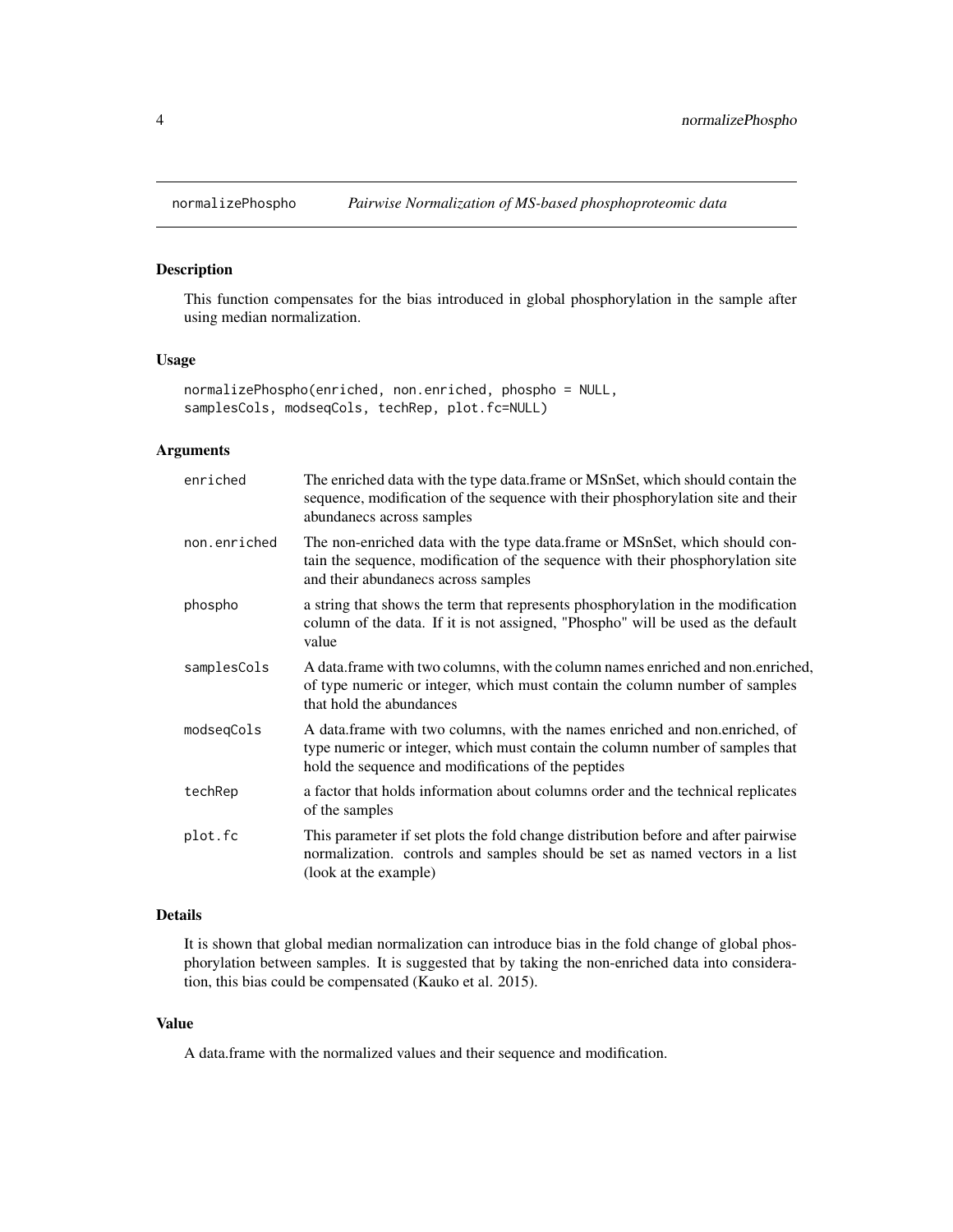#### Author(s)

Sohrab Saraei, Tomi Suomi, Otto Kauko,Laura L. Elo

Maintainer: Sohrab Saraei <sohrab.saraei@utu.fi>

#### References

<http://www.nature.com/articles/srep13099>

#### See Also

[MSnbase](https://bioconductor.org/packages/release/bioc/html/MSnbase.html)

#### Examples

```
#Specifying the column numbers of abundances in the original data.frame,
    #from both enriched and non-enriched runs
    samplesCols <- data.frame(enriched=3:17, non.enriched=3:17)
   #Specifying the column numbers of sequence and modification in the original data.frame,
   #from both enriched and non-enriched runs
   modseqCols <- data.frame(enriched = 1:2, non.enriched = 1:2)
   #The samples and their technical replicates
    techRep <- factor(x = c(1,1,1,1,2,2,2,3,3,3,4,4,4,5,5,5))#Call the function
   norm <- normalizePhospho(enriched = enriched.rd, non.enriched = non.enriched.rd,
            samplesCols = samplesCols, modseqCols = modseqCols, techRep = techRep,
plot.fc = list(control = c(1,2), samples = c(3,4,5)))
   head(norm)
```